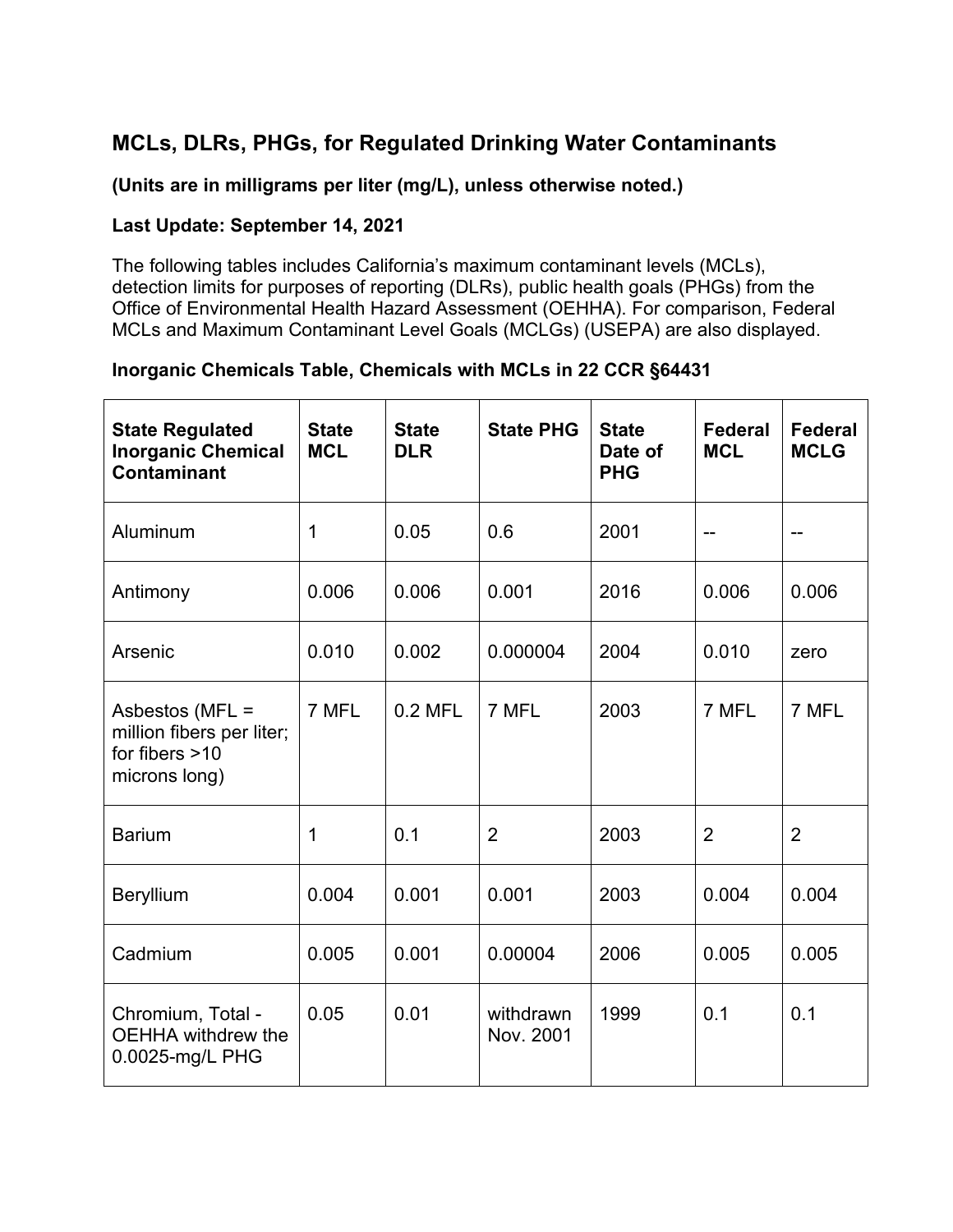| <b>State Regulated</b><br><b>Inorganic Chemical</b><br><b>Contaminant</b>                   | <b>State</b><br><b>MCL</b> | <b>State</b><br><b>DLR</b> | <b>State PHG</b>          | <b>State</b><br>Date of<br><b>PHG</b> | <b>Federal</b><br><b>MCL</b> | <b>Federal</b><br><b>MCLG</b> |
|---------------------------------------------------------------------------------------------|----------------------------|----------------------------|---------------------------|---------------------------------------|------------------------------|-------------------------------|
| Chromium,<br>Hexavalent - 0.01-<br>mg/L MCL & 0.001-<br>mg/L DLR repealed<br>September 2017 |                            |                            | 0.00002                   | 2011                                  |                              |                               |
| Cyanide                                                                                     | 0.15                       | 0.1                        | 0.15                      | 1997                                  | 0.2                          | 0.2                           |
| Fluoride                                                                                    | $\overline{2}$             | 0.1                        | $\mathbf 1$               | 1997                                  | 4.0                          | 4.0                           |
| Mercury (inorganic)                                                                         | 0.002                      | 0.001                      | 0.0012                    | 1999<br>(rev2005)*                    | 0.002                        | 0.002                         |
| <b>Nickel</b>                                                                               | 0.1                        | 0.01                       | 0.012                     | 2001                                  | --                           | --                            |
| Nitrate (as nitrogen,<br>N)                                                                 | $10$ as $N$                | 0.4                        | 45 as NO3<br>$(=10$ as N) | 2018                                  | 10                           | 10                            |
| Nitrite (as N)                                                                              | 1 as N                     | 0.4                        | 1 as N                    | 2018                                  | 1                            | 1                             |
| Nitrate + Nitrite (as<br>N)                                                                 | $10$ as N                  |                            | $10$ as $N$               | 2018                                  |                              |                               |
| Perchlorate                                                                                 | 0.006                      | 0.002                      | 0.001                     | 2015                                  |                              |                               |
| Selenium                                                                                    | 0.05                       | 0.005                      | 0.03                      | 2010                                  | 0.05                         | 0.05                          |
| Thallium                                                                                    | 0.002                      | 0.001                      | 0.0001                    | 1999<br>(rev2004)                     | 0.002                        | 0.0005                        |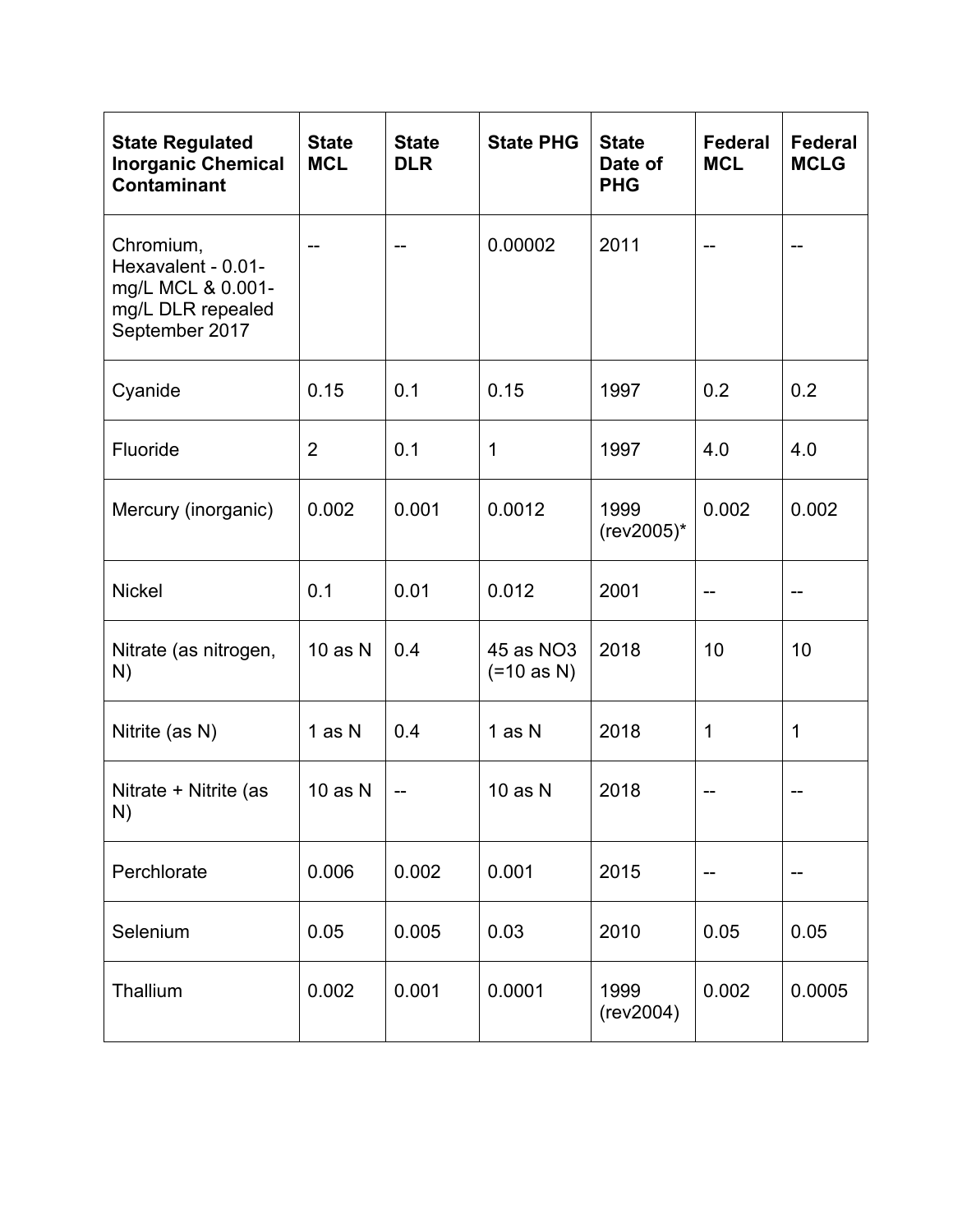### **Copper and Lead Table, 22 CCR §64672.3**

Values referred to as MCLs for lead and copper are not actually MCLs; instead, they are called "Action Levels" under the lead and copper rule.

| <b>State Regulated</b><br><b>Copper and Lead</b><br><b>Contaminant</b> | <b>State</b><br><b>MCL</b> | <b>State</b><br><b>DLR</b> | <b>State</b><br><b>PHG</b> | <b>State</b><br>Date of<br><b>PHG</b> | <b>Federal</b><br><b>MCL</b> | Federal<br><b>MCLG</b> |
|------------------------------------------------------------------------|----------------------------|----------------------------|----------------------------|---------------------------------------|------------------------------|------------------------|
| Copper                                                                 | 1.3                        | 0.05                       | 0.3                        | 2008                                  | 1.3                          | 1.3                    |
| Lead                                                                   | 0.015                      | 0.005                      | 0.0002                     | 2009                                  | 0.015                        | zero                   |

#### **Radiological Table, Radionuclides with MCLs in 22 CCR §64441 and §64443**

[units are picocuries per liter (pCi/L), unless otherwise state; n/a = not applicable]

| <b>State Regulated</b><br><b>Radionuclides</b><br><b>Contaminant</b>                             | <b>State</b><br><b>MCL</b> | <b>State</b><br><b>DLR</b> | <b>State</b><br><b>PHG</b> | <b>State</b><br>Date of<br><b>PHG</b> | Federal<br><b>MCL</b>     | <b>Federal</b><br><b>MCLG</b> |
|--------------------------------------------------------------------------------------------------|----------------------------|----------------------------|----------------------------|---------------------------------------|---------------------------|-------------------------------|
| Gross alpha particle<br>activity - OEHHA<br>concluded in 2003 that<br>a PHG was not<br>practical | 15                         | 3                          | none                       | n/a                                   | 15                        | zero                          |
| Gross beta particle<br>activity - OEHHA<br>concluded in 2003 that<br>a PHG was not<br>practical  | $\overline{4}$<br>mrem/yr  | $\overline{4}$             | none                       | n/a                                   | $\overline{4}$<br>mrem/yr | zero                          |
| Radium-226                                                                                       |                            | 1                          | 0.05                       | 2006                                  |                           |                               |
| Radium-228                                                                                       |                            | 1                          | 0.019                      | 2006                                  |                           |                               |
| Radium-226 + Radium-                                                                             | 5                          |                            |                            |                                       | 5                         | zero                          |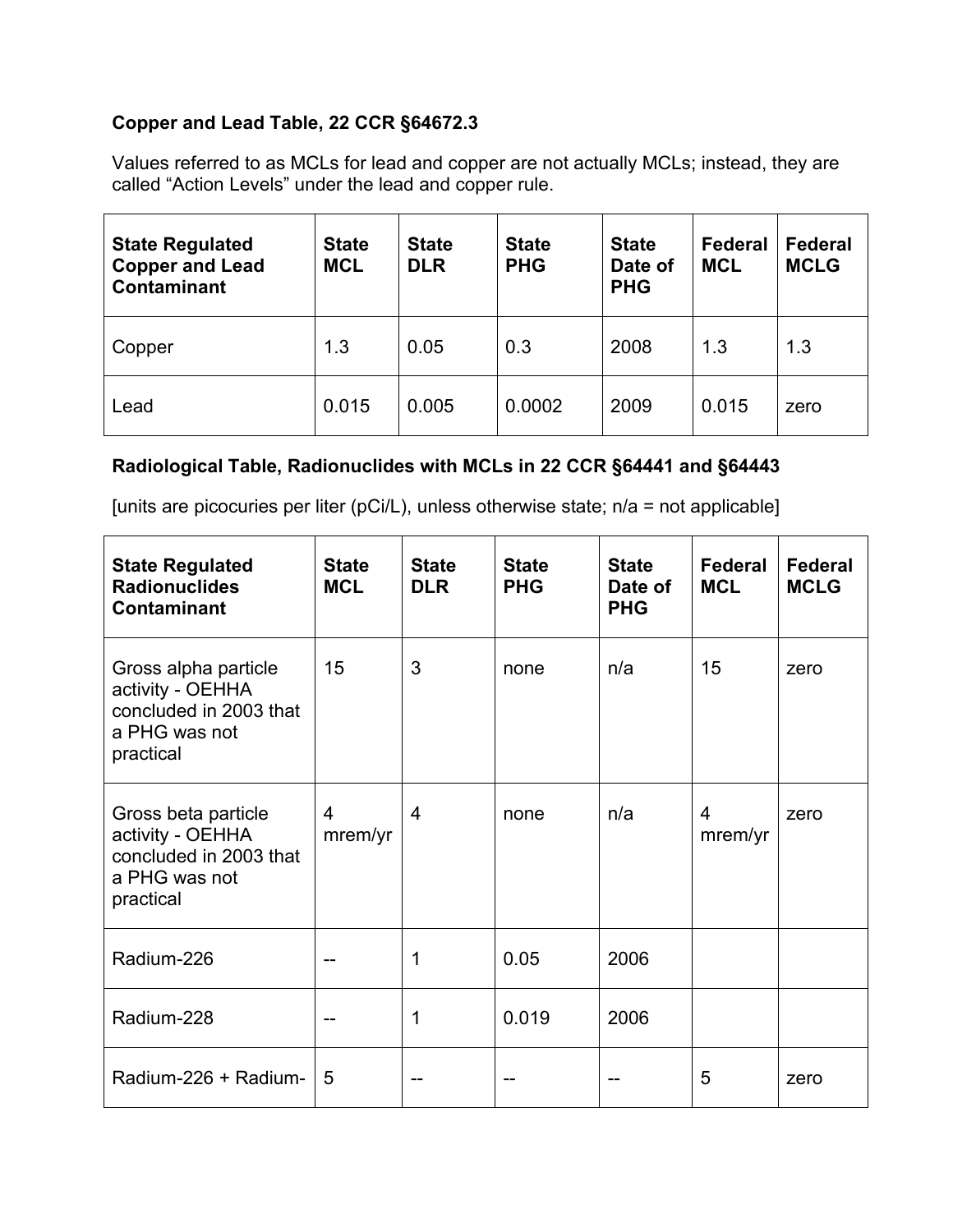| <b>State Regulated</b><br><b>Radionuclides</b><br><b>Contaminant</b> | <b>State</b><br><b>MCL</b> | <b>State</b><br><b>DLR</b> | <b>State</b><br><b>PHG</b> | <b>State</b><br>Date of<br><b>PHG</b> | Federal<br><b>MCL</b> | <b>Federal</b><br><b>MCLG</b> |
|----------------------------------------------------------------------|----------------------------|----------------------------|----------------------------|---------------------------------------|-----------------------|-------------------------------|
| 228                                                                  |                            |                            |                            |                                       |                       |                               |
| Strontium-90                                                         | 8                          | $\overline{2}$             | 0.35                       | 2006                                  | --                    | --                            |
| Tritium                                                              | "20,000"                   | "1,000"                    | 400                        | 2006                                  | --                    | --                            |
| Uranium                                                              | 20                         | 1                          | 0.43                       | 2001                                  | $30 \mu g/L$          | zero                          |

# **Organic Chemicals Table, Chemicals with MCLs in 22 CCR §64444**

Volatile Organic Chemicals (VOCs)

| <b>State Regulated</b><br><b>Volatile Organic</b><br><b>Contaminants</b> | <b>State</b><br><b>MCL</b> | <b>State</b><br><b>DLR</b> | <b>State PHG</b> | <b>State</b><br>Date of<br><b>PHG</b> | Federal<br><b>MCL</b> | Federal<br><b>MCLG</b> |
|--------------------------------------------------------------------------|----------------------------|----------------------------|------------------|---------------------------------------|-----------------------|------------------------|
| <b>Benzene</b>                                                           | 0.001                      | 0.0005                     | 0.00015          | 2001                                  | 0.005                 | zero                   |
| Carbon tetrachloride                                                     | 0.0005                     | 0.0005                     | 0.0001           | 2000                                  | 0.005                 | zero                   |
| 1,2-Dichlorobenzene                                                      | 0.6                        | 0.0005                     | 0.6              | 1997<br>(rev2009)                     | 0.6                   | 0.6                    |
| 1,4-Dichlorobenzene (p-<br>DCB)                                          | 0.005                      | 0.0005                     | 0.006            | 1997                                  | 0.075                 | 0.075                  |
| 1,1-Dichloroethane<br>$(1,1-DCA)$                                        | 0.005                      | 0.0005                     | 0.003            | 2003                                  |                       |                        |
| 1,2-Dichloroethane<br>$(1, 2-DCA)$                                       | 0.0005                     | 0.0005                     | 0.0004           | 1999<br>(rev2005)                     | 0.005                 | zero                   |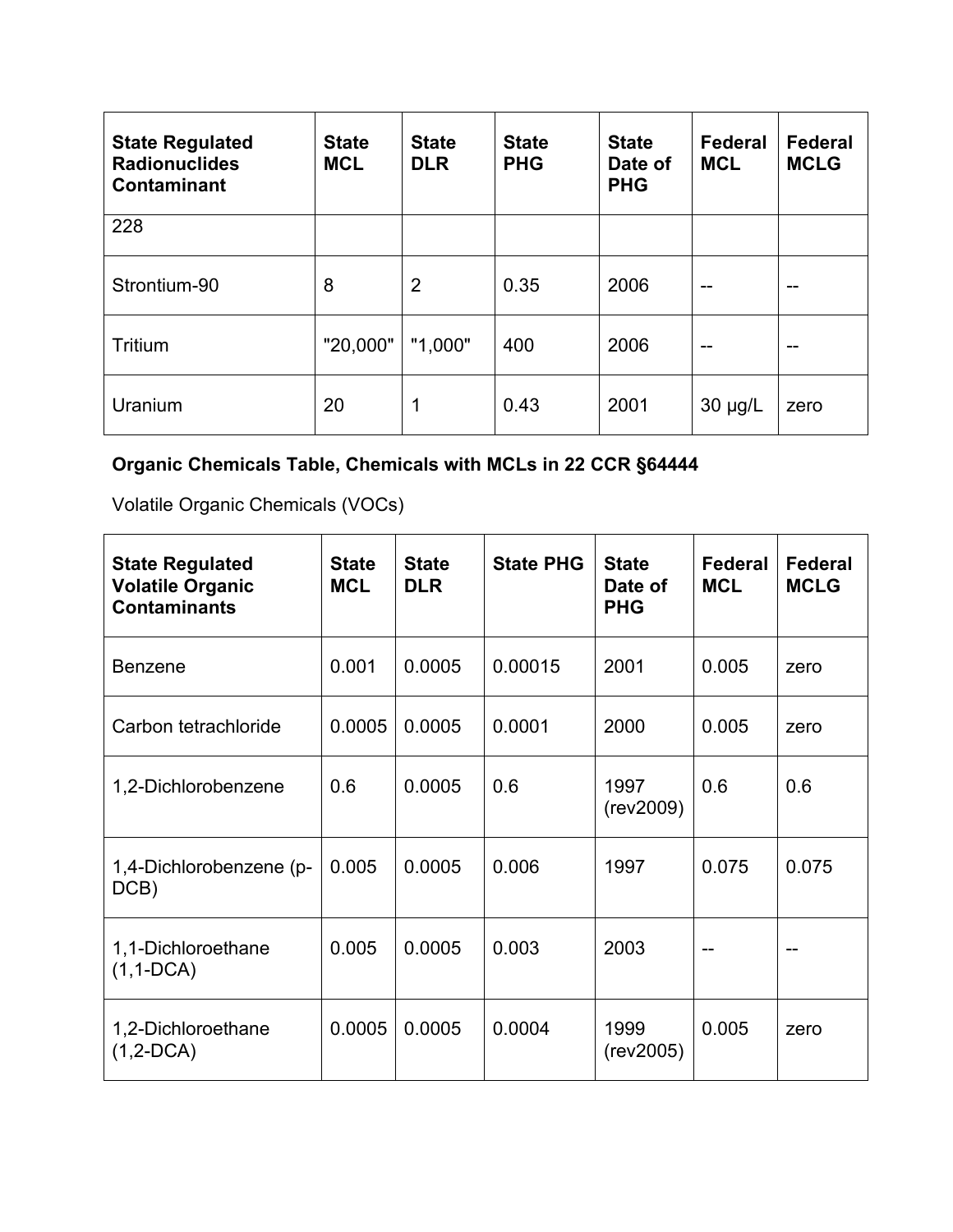| <b>State Regulated</b><br><b>Volatile Organic</b><br><b>Contaminants</b> | <b>State</b><br><b>MCL</b> | <b>State</b><br><b>DLR</b> | <b>State PHG</b> | <b>State</b><br>Date of<br><b>PHG</b> | Federal<br><b>MCL</b> | <b>Federal</b><br><b>MCLG</b> |
|--------------------------------------------------------------------------|----------------------------|----------------------------|------------------|---------------------------------------|-----------------------|-------------------------------|
| 1,1-Dichloroethylene<br>$(1, 1$ -DCE)                                    | 0.006                      | 0.0005                     | 0.01             | 1999                                  | 0.007                 | 0.007                         |
| cis-1,2-Dichloroethylene                                                 | 0.006                      | 0.0005                     | 0.013            | 2018                                  | 0.07                  | 0.07                          |
| trans-1,2-<br>Dichloroethylene                                           | 0.01                       | 0.0005                     | 0.05             | 2018                                  | 0.1                   | 0.1                           |
| Dichloromethane<br>(Methylene chloride)                                  | 0.005                      | 0.0005                     | 0.004            | 2000                                  | 0.005                 | zero                          |
| 1,2-Dichloropropane                                                      | 0.005                      | 0.0005                     | 0.0005           | 1999                                  | 0.005                 | zero                          |
| 1,3-Dichloropropene                                                      | 0.0005                     | 0.0005                     | 0.0002           | 1999<br>(rev2006)                     |                       |                               |
| Ethylbenzene                                                             | 0.3                        | 0.0005                     | 0.3              | 1997                                  | 0.7                   | 0.7                           |
| Methyl tertiary butyl<br>ether (MTBE)                                    | 0.013                      | 0.003                      | 0.013            | 1999                                  |                       |                               |
| Monochlorobenzene                                                        | 0.07                       | 0.0005                     | 0.07             | 2014                                  | 0.1                   | 0.1                           |
| <b>Styrene</b>                                                           | 0.1                        | 0.0005                     | 0.0005           | 2010                                  | 0.1                   | 0.1                           |
| 1, 1, 2, 2<br>Tetrachloroethane                                          | 0.001                      | 0.0005                     | 0.0001           | 2003                                  | 0.1                   | 0.1                           |
| Tetrachloroethylene<br>(PCE)                                             | 0.005                      | 0.0005                     | 0.00006          | 2001                                  | 0.005                 | zero                          |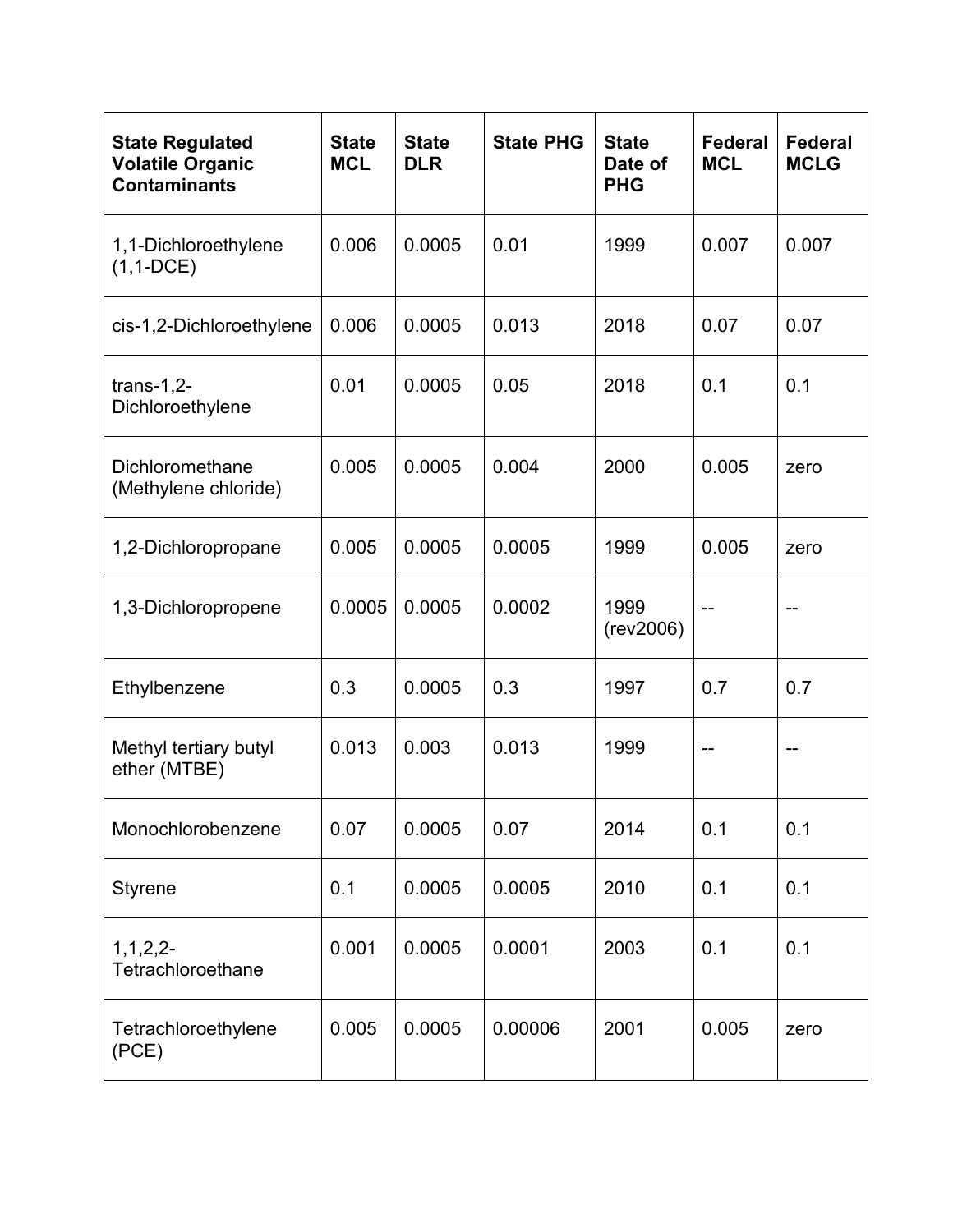| <b>State Regulated</b><br><b>Volatile Organic</b><br><b>Contaminants</b> | <b>State</b><br><b>MCL</b> | <b>State</b><br><b>DLR</b> | <b>State PHG</b> | <b>State</b><br>Date of<br><b>PHG</b> | <b>Federal</b><br><b>MCL</b> | <b>Federal</b><br><b>MCLG</b> |
|--------------------------------------------------------------------------|----------------------------|----------------------------|------------------|---------------------------------------|------------------------------|-------------------------------|
| <b>Toluene</b>                                                           | 0.15                       | 0.0005                     | 0.15             | 1999                                  | $\mathbf 1$                  | 1                             |
| 1,2,4-Trichlorobenzene                                                   | 0.005                      | 0.0005                     | 0.005            | 1999                                  | 0.07                         | 0.07                          |
| 1,1,1-Trichloroethane<br>$(1,1,1-TCA)$                                   | 0.200                      | 0.0005                     | $\mathbf 1$      | 2006                                  | 0.2                          | 0.2                           |
| 1,1,2-Trichloroethane<br>$(1,1,2-TCA)$                                   | 0.005                      | 0.0005                     | 0.0003           | 2006                                  | 0.005                        | 0.003                         |
| Trichloroethylene (TCE)                                                  | 0.005                      | 0.0005                     | 0.0017           | 2009                                  | 0.005                        | zero                          |
| Trichlorofluoromethane<br>(Freon 11)                                     | 0.15                       | 0.005                      | 1.3              | 2014                                  |                              |                               |
| "1,1,2-Trichloro-1,2,2-<br><b>Trifluoroethane (Freon</b><br>$113$ "      | 1.2                        | 0.01                       | $\overline{4}$   | 1997<br>(rev2011)                     |                              |                               |
| Vinyl chloride                                                           | 0.0005                     | 0.0005                     | 0.00005          | 2000                                  | 0.002                        | zero                          |
| <b>Xylenes</b>                                                           | 1.750                      | 0.0005                     | 1.8              | 1997                                  | 10                           | 10                            |

Non-Volatile Synthetic Organic Chemicals (SOCs)

| <b>State Regulated</b><br><b>Non-Volatile</b><br><b>Synthetic Organic</b><br><b>Contaminants</b> | <b>State</b><br><b>MCL</b> | <b>State</b><br><b>DLR</b> | <b>State PHG</b> | <b>State</b><br>Date of<br><b>PHG</b> | <b>Federal</b><br><b>MCL</b> | <b>Federal</b><br><b>MCLG</b> |
|--------------------------------------------------------------------------------------------------|----------------------------|----------------------------|------------------|---------------------------------------|------------------------------|-------------------------------|
| Alachlor                                                                                         | 0.002                      | 0.001                      | 0.004            | 1997                                  | 0.002                        | zero                          |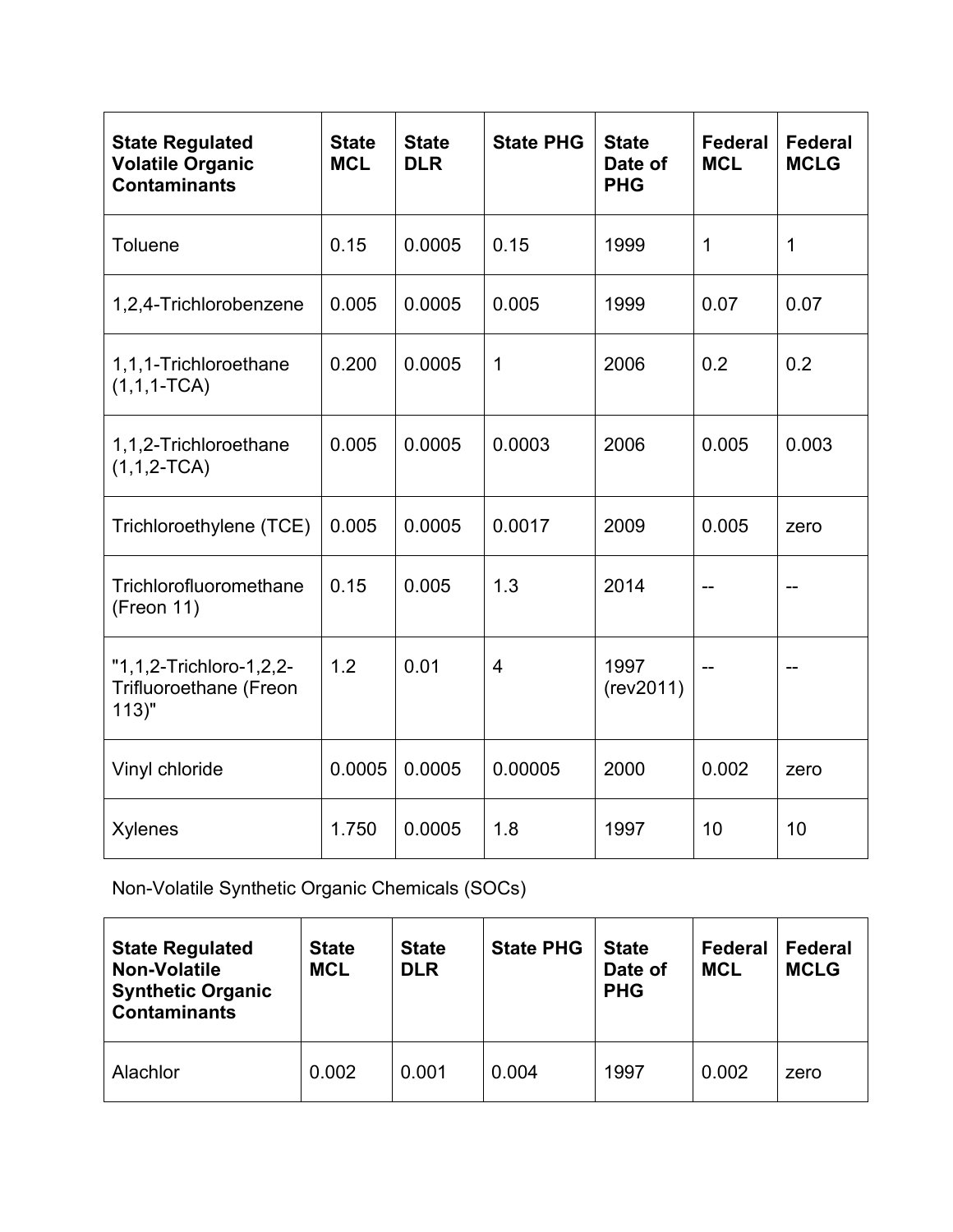| <b>State Regulated</b><br><b>Non-Volatile</b><br><b>Synthetic Organic</b><br><b>Contaminants</b> | <b>State</b><br><b>MCL</b> | <b>State</b><br><b>DLR</b> | <b>State PHG</b> | <b>State</b><br>Date of<br><b>PHG</b> | <b>Federal</b><br><b>MCL</b> | <b>Federal</b><br><b>MCLG</b> |
|--------------------------------------------------------------------------------------------------|----------------------------|----------------------------|------------------|---------------------------------------|------------------------------|-------------------------------|
| Atrazine                                                                                         | 0.001                      | 0.0005                     | 0.00015          | 1999                                  | 0.003                        | 0.003                         |
| Bentazon                                                                                         | 0.018                      | 0.002                      | 0.2              | 1999<br>(rev2009)                     |                              |                               |
| Benzo(a)pyrene                                                                                   | 0.0002                     | 0.0001                     | 0.000007         | 2010                                  | 0.0002                       | zero                          |
| Carbofuran                                                                                       | 0.018                      | 0.005                      | 0.0007           | 2016                                  | 0.04                         | 0.04                          |
| Chlordane                                                                                        | 0.0001                     | 0.0001                     | 0.00003          | 1997<br>(rev2006)                     | 0.002                        | zero                          |
| Dalapon                                                                                          | 0.2                        | 0.01                       | 0.79             | 1997<br>(rev2009)                     | 0.2                          | 0.2                           |
| 1,2-Dibromo-3-<br>chloropropane<br>(DBCP)                                                        | 0.0002                     | 0.00001                    | 0.000003         | 2020                                  | 0.0002                       | zero                          |
| $2,4-$<br>Dichlorophenoxyaceti<br>c acid $(2,4-D)$                                               | 0.07                       | 0.01                       | 0.02             | 2009                                  | 0.07                         | 0.07                          |
| $Di(2-$<br>ethylhexyl)adipate                                                                    | 0.4                        | 0.005                      | 0.2              | 2003                                  | 0.4                          | 0.4                           |
| $Di(2-$<br>ethylhexyl)phthalate<br>(DEHP)                                                        | 0.004                      | 0.003                      | 0.012            | 1997                                  | 0.006                        | zero                          |
| Dinoseb                                                                                          | 0.007                      | 0.002                      | 0.014            | 1997                                  | 0.007                        | 0.007                         |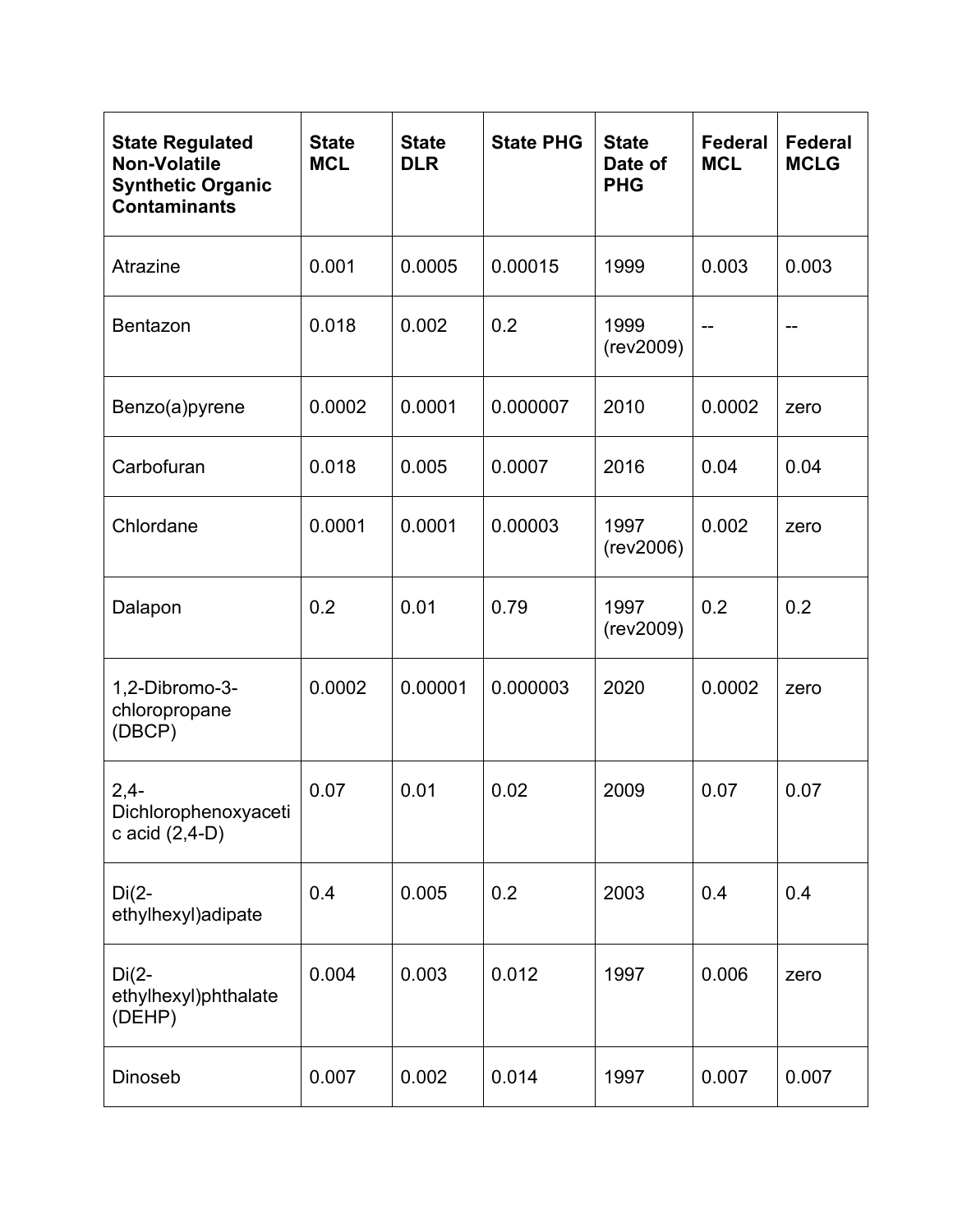| <b>State Regulated</b><br><b>Non-Volatile</b><br><b>Synthetic Organic</b><br><b>Contaminants</b> | <b>State</b><br><b>MCL</b> | <b>State</b><br><b>DLR</b> | <b>State PHG</b> | <b>State</b><br>Date of<br><b>PHG</b> | <b>Federal</b><br><b>MCL</b> | <b>Federal</b><br><b>MCLG</b> |
|--------------------------------------------------------------------------------------------------|----------------------------|----------------------------|------------------|---------------------------------------|------------------------------|-------------------------------|
|                                                                                                  |                            |                            |                  | (rev2010)                             |                              |                               |
| Diquat                                                                                           | 0.02                       | 0.004                      | 0.006            | 2016                                  | 0.02                         | 0.02                          |
| Endothal                                                                                         | 0.1                        | 0.045                      | 0.094            | 2014                                  | 0.1                          | 0.1                           |
| Endrin                                                                                           | 0.002                      | 0.0001                     | 0.0003           | 2016                                  | 0.002                        | 0.002                         |
| Ethylene dibromide<br>(EDB)                                                                      | 0.00005                    | 0.00002                    | 0.00001          | 2003                                  | 0.0000<br>5                  | zero                          |
| Glyphosate                                                                                       | 0.7                        | 0.025                      | 0.9              | 2007                                  | 0.7                          | 0.7                           |
| Heptachlor                                                                                       | 0.00001                    | 0.00001                    | 0.000008         | 1999                                  | 0.0004                       | zero                          |
| Heptachlor epoxide                                                                               | 0.00001                    | 0.00001                    | 0.000006         | 1999                                  | 0.0002                       | zero                          |
| Hexachlorobenzene                                                                                | 0.001                      | 0.0005                     | 0.00003          | 2003                                  | 0.001                        | zero                          |
| Hexachlorocyclopent<br>adiene                                                                    | 0.05                       | 0.001                      | 0.002            | 2014                                  | 0.05                         | 0.05                          |
| Lindane                                                                                          | 0.0002                     | 0.0002                     | 0.000032         | 1999<br>(rev2005)                     | 0.0002                       | 0.0002                        |
| Methoxychlor                                                                                     | 0.03                       | 0.01                       | 0.00009          | 2010                                  | 0.04                         | 0.04                          |
| Molinate                                                                                         | 0.02                       | 0.002                      | 0.001            | 2008                                  |                              |                               |
| Oxamyl                                                                                           | 0.05                       | 0.02                       | 0.026            | 2009                                  | 0.2                          | 0.2                           |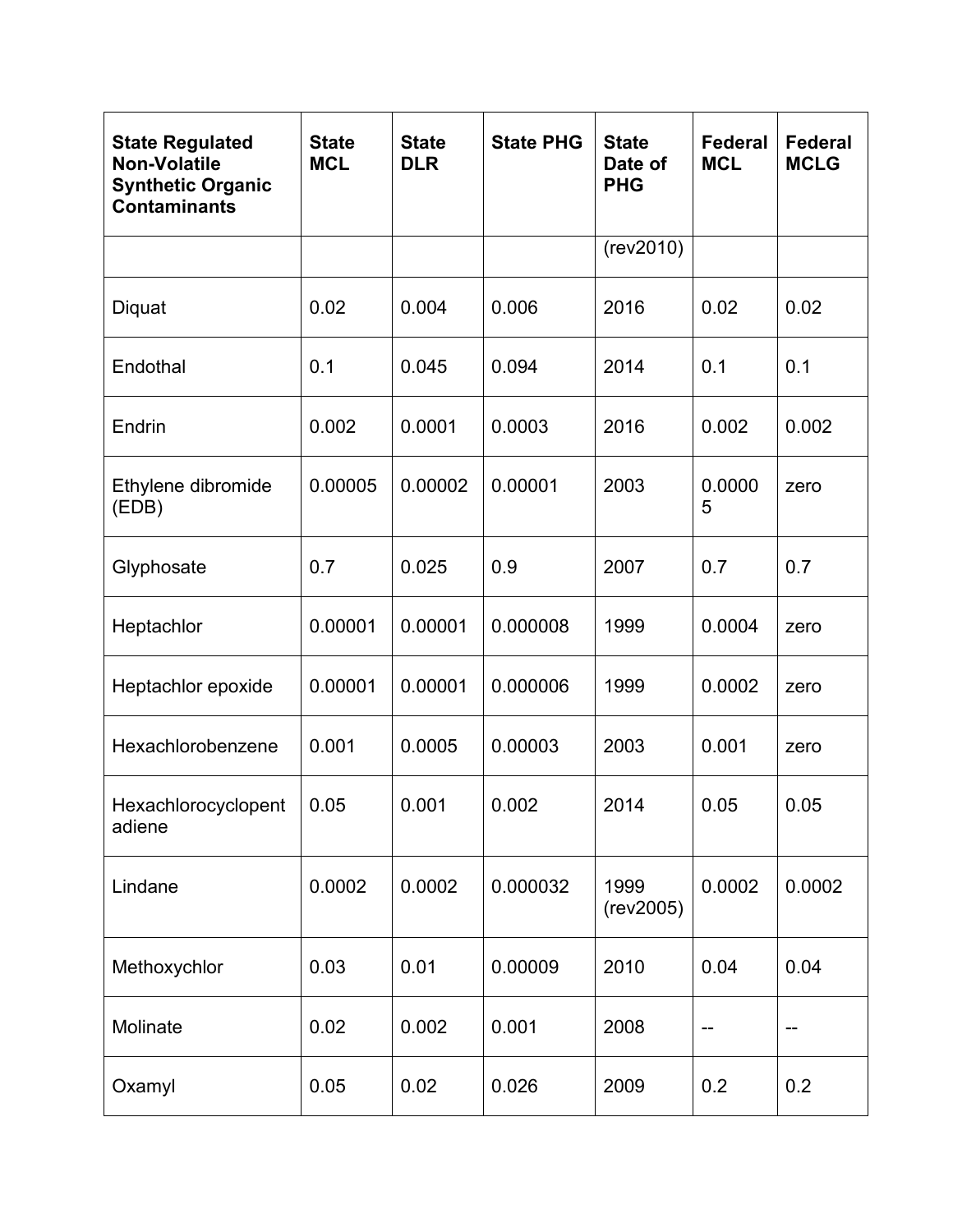| <b>State Regulated</b><br><b>Non-Volatile</b><br><b>Synthetic Organic</b><br><b>Contaminants</b> | <b>State</b><br><b>MCL</b> | <b>State</b><br><b>DLR</b> | <b>State PHG</b> | <b>State</b><br>Date of<br><b>PHG</b> | Federal<br><b>MCL</b> | <b>Federal</b><br><b>MCLG</b> |
|--------------------------------------------------------------------------------------------------|----------------------------|----------------------------|------------------|---------------------------------------|-----------------------|-------------------------------|
| Pentachlorophenol                                                                                | 0.001                      | 0.0002                     | 0.0003           | 2009                                  | 0.001                 | zero                          |
| Picloram                                                                                         | 0.5                        | 0.001                      | 0.166            | 2016                                  | 0.5                   | 0.5                           |
| Polychlorinated<br>biphenyls (PCBs)                                                              | 0.0005                     | 0.0005                     | 0.00009          | 2007                                  | 0.0005                | zero                          |
| Simazine                                                                                         | 0.004                      | 0.001                      | 0.004            | 2001                                  | 0.004                 | 0.004                         |
| Thiobencarb                                                                                      | 0.07                       | 0.001                      | 0.042            | 2016                                  |                       |                               |
| Toxaphene                                                                                        | 0.003                      | 0.001                      | 0.00003          | 2003                                  | 0.003                 | zero                          |
| $1, 2, 3 -$<br>Trichloropropane                                                                  | 0.00000<br>5               | 0.00000<br>5               | 0.0000007        | 2009                                  | $-$                   | --                            |
| 2,3,7,8-TCDD<br>(dioxin)                                                                         | 3x10-8                     | 5x10-9                     | 5x10-11          | 2010                                  | $3x10-8$              | zero                          |
| $2,4,5$ -TP (Silvex)                                                                             | 0.05                       | 0.001                      | 0.003            | 2014                                  | 0.05                  | 0.05                          |

# **Disinfection Byproducts Table, Chemicals with MCLs in 22 CCR §64533**

| <b>State Regulated</b><br><b>Disinfection</b><br><b>Byproducts</b><br><b>Contaminants</b> | <b>State</b><br><b>MCL</b> | <b>State</b><br><b>DLR</b> | <b>State</b><br><b>PHG</b> | <b>State</b><br>Date of<br><b>PHG</b> | <b>Federal</b><br><b>MCL</b> | Federal<br><b>MCLG</b> |
|-------------------------------------------------------------------------------------------|----------------------------|----------------------------|----------------------------|---------------------------------------|------------------------------|------------------------|
| <b>Total Trihalomethanes</b>                                                              | 0.080                      | --                         | --                         | --                                    | 0.080                        | --                     |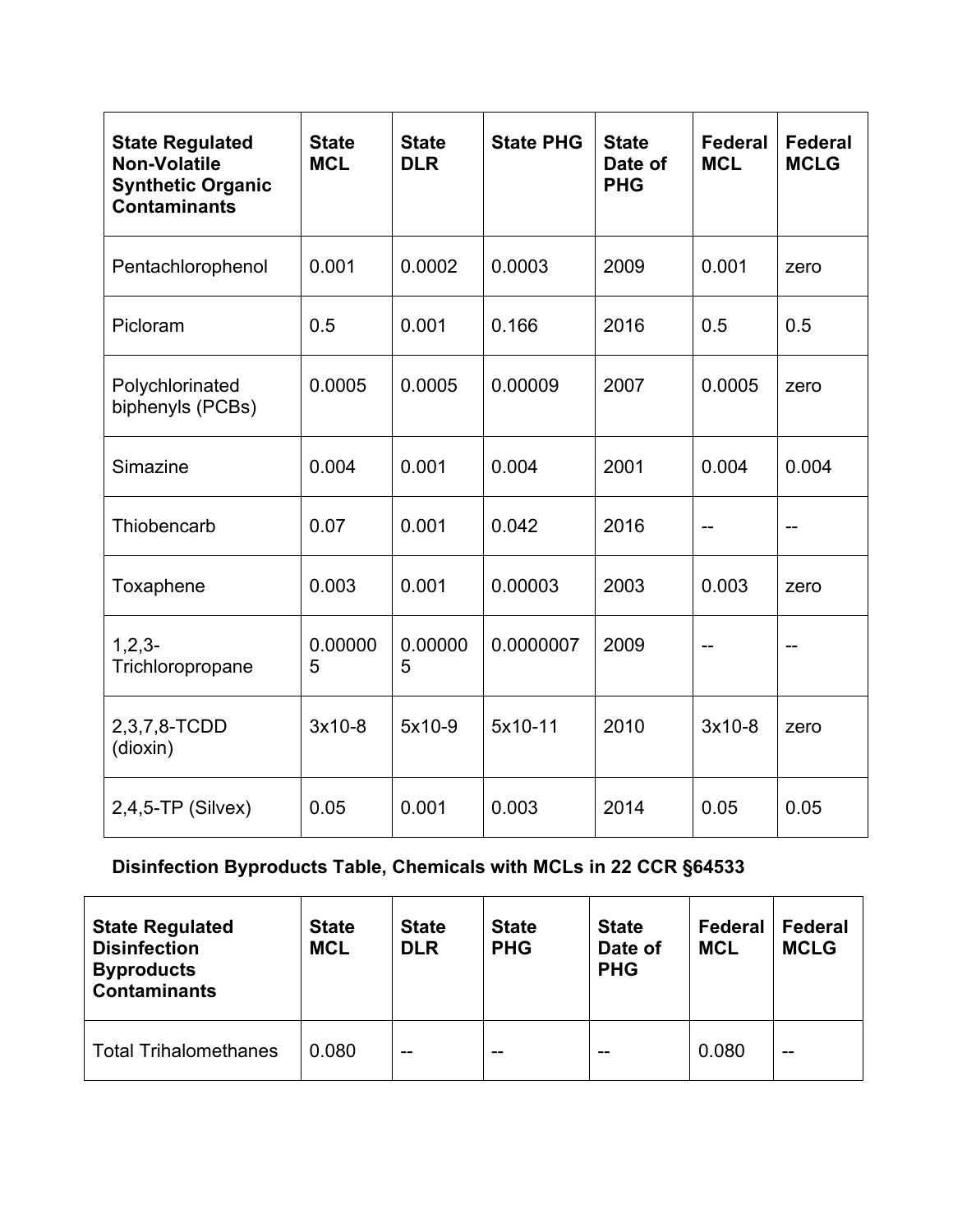| <b>State Regulated</b><br><b>Disinfection</b><br><b>Byproducts</b><br><b>Contaminants</b> | <b>State</b><br><b>MCL</b> | <b>State</b><br><b>DLR</b> | <b>State</b><br><b>PHG</b> | <b>State</b><br>Date of<br><b>PHG</b> | <b>Federal</b><br><b>MCL</b> | <b>Federal</b><br><b>MCLG</b> |
|-------------------------------------------------------------------------------------------|----------------------------|----------------------------|----------------------------|---------------------------------------|------------------------------|-------------------------------|
| Bromodichloromethane                                                                      | --                         | 0.0010                     | 0.00006                    | 2020                                  |                              | zero                          |
| <b>Bromoform</b>                                                                          | --                         | 0.0010                     | 0.0005                     | 2020                                  |                              | zero                          |
| Chloroform                                                                                | --                         | 0.0010                     | 0.0004                     | 2020                                  | --                           | 0.07                          |
| Dibromochloromethane                                                                      | --                         | 0.0010                     | 0.0001                     | 2020                                  | --                           | 0.06                          |
| Haloacetic Acids (five)<br>(HAA5)                                                         | 0.060                      |                            |                            |                                       | 0.060                        |                               |
| Monochloroacetic Acid                                                                     | --                         | 0.0020                     |                            |                                       |                              | 0.07                          |
| <b>Dichloroacetic Adic</b>                                                                | --                         | 0.0010                     | --                         |                                       | --                           | zero                          |
| <b>Trichloroacetic Acid</b>                                                               |                            | 0.0010                     | --                         |                                       | --                           | 0.02                          |
| Monobromoacetic Acid                                                                      | --                         | 0.0010                     |                            |                                       |                              |                               |
| Dibromoacetic Acid                                                                        | --                         | 0.0010                     | --                         | --                                    | --                           | --                            |
| <b>Bromate</b>                                                                            | 0.010                      | $0.0050**$                 | 0.0001                     | 2009                                  | 0.01                         | zero                          |
| Chlorite                                                                                  | 1.0                        | 0.020                      | 0.05                       | 2009                                  | $\mathbf 1$                  | 0.8                           |